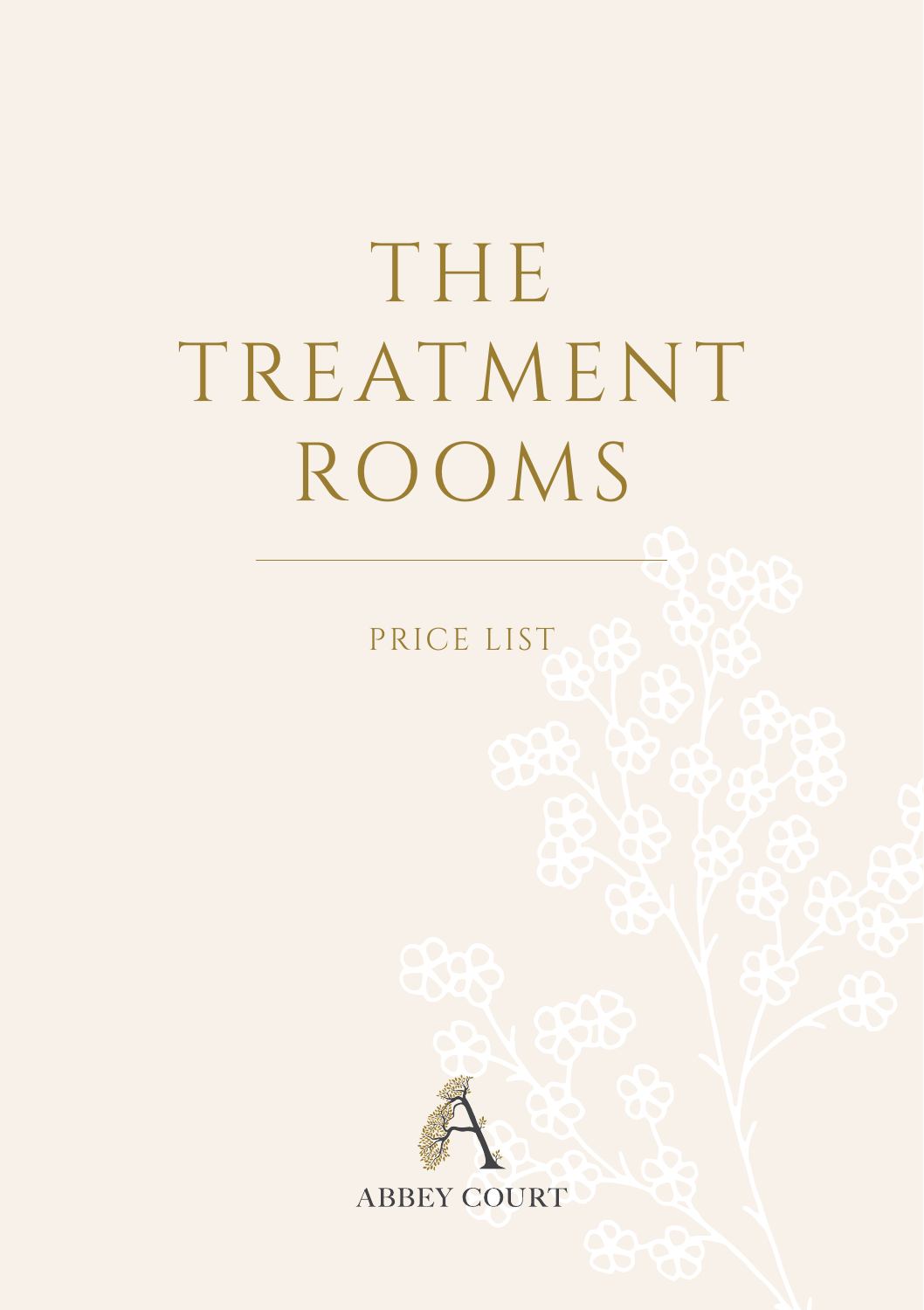# FACIALS

| Radiance Self-Discovery<br>$55 \text{ min}$                              | £7.5           |
|--------------------------------------------------------------------------|----------------|
| Dry, Oily, Sensitive (combination)<br><b>Taster Facial</b><br>$40$ min   |                |
| Anti-Ageing<br>$80 \; \mathrm{min}$                                      | €50<br>£100    |
| Deluxe Facial<br>$90 \text{ min}$                                        | €115           |
| Marine Eye<br>$40$ min                                                   | $\epsilon$ 55  |
| Intense Defense for men<br>$55 \text{ min}$<br>$\epsilon$ 80 With leaves |                |
| Intense Defense for men (taster)<br>$40$ min                             | E50            |
| <b>Intense Defense Deluxe Facial</b><br><b>90 min</b>                    | £115           |
| Voya Massage<br>Voyager Massage Journey<br>$90 \text{ min}$              | £120           |
| Voya Hand Ritual<br>$45$ min                                             | £55            |
| Voya Foot Ritual<br>$45$ min                                             | £55            |
| Pregnancy Massage -<br><b>Full Body Massage</b><br>60 min                | £7.5           |
| <b>Pregnancy Back Massage</b><br>$30 \text{ min}$                        | €40            |
| Back Massage, Foot Ritual,<br><b>Taster Facial</b>                       |                |
| $90 \text{ min}$                                                         | $\epsilon$ 105 |

# SCRUBS

| Organic Lavender Hydrating Scrub |     |
|----------------------------------|-----|
| $60$ min                         | €60 |
| Organic Peppermint & Seaweed     |     |
| $60 \text{ min}$                 | €60 |
| <b>Brown Sugar Scrub</b>         |     |
| $30 \text{ min}$                 | €35 |
|                                  |     |

### BATHS

| Lazy Day Detox Seaweed Bath |     |
|-----------------------------|-----|
| $45 \,\mathrm{min}$         | €50 |
| Organic Seaweed Aroma Bath  |     |
| <b>Salts Therapy</b>        |     |

| раня тистару     |     |
|------------------|-----|
| $45 \text{ min}$ | £50 |
|                  |     |

#### WRAPS

| Organic Warm Spiced Mud Wrap |               |
|------------------------------|---------------|
| $60 \text{ min}$             | $\epsilon$ 70 |

Organic Tangle Me Up Wrap *60 min €70*

#### SPECIALISED

| <b>Sports Massage</b><br>$50 \text{ min}$ | €55 |
|-------------------------------------------|-----|
| <b>Sports Cupping</b><br>$50 \text{ min}$ | €55 |
| Ear Candling<br>$40$ min                  | €50 |
| Reiki<br>$45 \text{ min}$                 | €50 |
| Reflexology<br>$50$ min                   |     |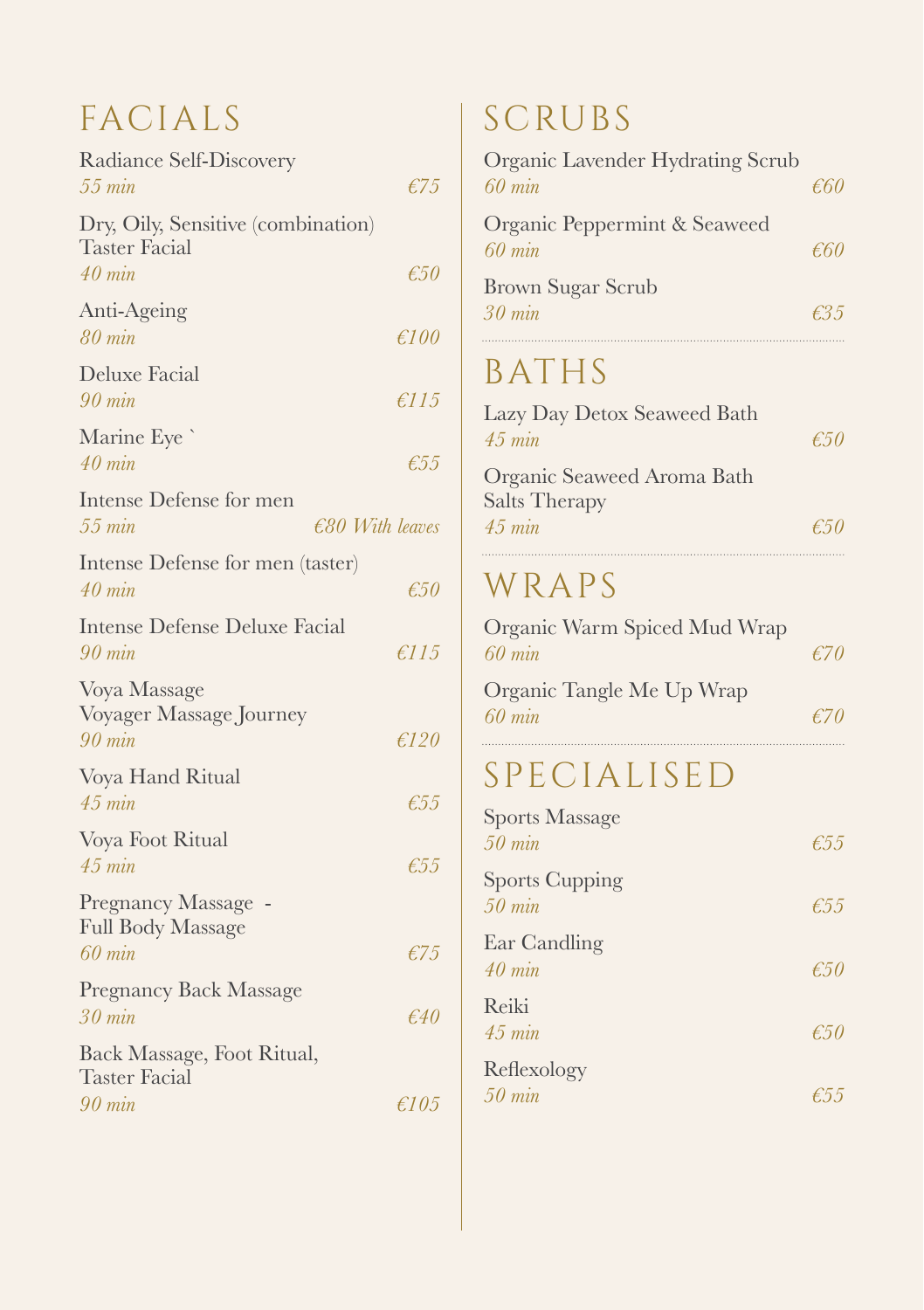#### MASSAGE

| <b>Full Body Massage</b>      |                |
|-------------------------------|----------------|
| $60 \text{ min}$              | €70            |
| <b>Hot Stone</b>              |                |
| $70 \text{ min}$              | $\epsilon$ 100 |
| $40$ min                      | €65            |
| Aromatherapy Full Body        |                |
| $45 \text{ min}$              | €50            |
| $60$ min                      | €80            |
| Deep Tissue                   |                |
| $50 \text{ min}$              | €75            |
| $30 \text{ min}$              | €40            |
| <b>Back Massage</b>           |                |
| $30 \text{ min}$              | €40            |
| Neck, Shoulder & Head Massage |                |
| $40$ min                      | €50            |
| Indian Head Massage           |                |
| $40 \text{ min}$              | €50            |
|                               |                |

## DAY PACKAGES

| Spice Mud Wrap, Hot Stone Back                                  |      |
|-----------------------------------------------------------------|------|
| Massage & Voya Radiance Facial                                  |      |
| $2$ hrs $40$ min                                                | £195 |
| Seaweed Bath, Full Body Massage &<br>Voya Radiance Facial       |      |
| $2$ hrs $40$ min                                                | £190 |
| Organic Lavender Scrub, Voya Foot<br>Ritual & Full Body Massage |      |
| $2$ hrs $40$ min                                                | £175 |

Tangle Me Up Wrap & Voyager Massage *2 hrs 30 mins €165*

| Voya Anti Ageing Facial &      |                |
|--------------------------------|----------------|
| <b>Full Body Massage</b>       |                |
| 2 hrs 20 min                   | $\epsilon$ 165 |
| Deluxe Offer -                 |                |
| Seaweed Bath, Full Body Back   |                |
| Massage & Voya Radiance Facial |                |
| 2 hrs 40 min                   | $\epsilon$ 190 |
|                                |                |

#### PACKAGES

| MUMS-TO-BE<br>Voya Organic PreNatal Voyager<br>$1$ hrs 30 min                  | £120 |
|--------------------------------------------------------------------------------|------|
| Lavender Scrub, Foot Ritual<br>& Facial<br>$2$ hrs $40$ min                    | €185 |
| Hand & Foot Ritual<br>$90 \text{ min}$                                         | €100 |
| Deluxe Offer - Facial or back<br>massage with Reflexology<br>$1$ hour $30$ min |      |

#### COUPLES

| Aroma Bath & Full Body Massage |                |
|--------------------------------|----------------|
| $1$ hrs $45$ min               | $\epsilon$ 115 |
| Lavender Scrub & Back Massage  |                |
| $1$ hrs $15$ min               | $\epsilon$ 95  |
| Deluxe Offer - Lavender or     |                |
| Peppermint Scrub with Seaweed  |                |
| Bath & Deluxe Facial           |                |
| <i>3 hrs 15 min</i>            | £215           |
|                                |                |

*All packages include time in our relaxation room with Voya tea & sorbet*